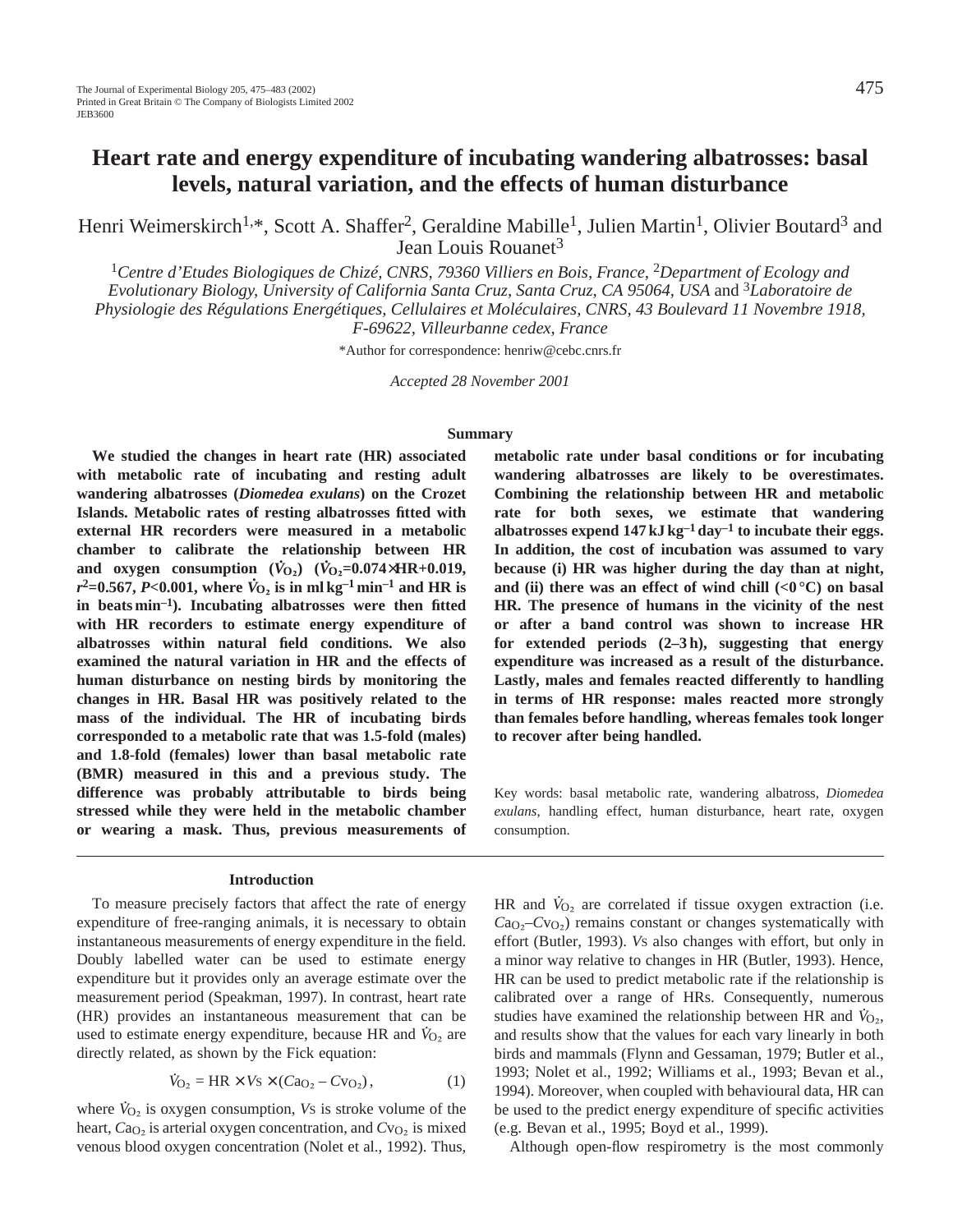#### 476 H. Weimerskirch and others

used method used to measure metabolism of resting animals, it is also a method that can impose stress on the animal being measured. For example, animals that are not habituated to the confines of a metabolic chamber, or are subjected to wearing a mask to collect expired gases, may become stressed, thereby producing artificially high measurements. Furthermore,  $\dot{V}_{O_2}$  is typically measured for only a few hours in a study period. In contrast, self-contained data loggers can record HR over days or weeks under natural field conditions (Woakes et al., 1995). Thus, the metabolic rates of specific activities such as egg incubation or chick brooding in the field can be estimated by comparing the HR values of birds measured in the metabolic chamber. It is therefore possible to test to what extent resting or basal metabolic rates measured in a metabolic chamber or on birds wearing masks are overestimated as a result of stress.

The incubation period is a critical stage for most birds because adults must continually supply heat to the eggs to maintain optimal temperatures and yet must also provide protection from predators and environmental conditions. Thus in large surface-nesting birds such as albatrosses and large petrels, a breeding pair alternates between incubating the egg and foraging at sea (Lack, 1968; Croxall, 1984). In some instances, incubation bouts may last several weeks (Tickell, 1968). Therefore, a critical element of breeding success is the ability of an individual to fast while on the nest (see Weimerskirch, 1999), because nest abandonment during incubation is a primary cause of breeding failure (Warham, 1990). Fasting capability depends on the quantity of stored body reserves and the rate at which they are consumed. Hence, the rate of energy utilization during incubation can be an important determinant of breeding success in species that experience prolonged incubation bouts.

The energy expenditure of incubating birds might be affected by (i) intrinsic factors, such as the basal metabolic rate and body size, (ii) natural factors, such as meteorological conditions or the presence of predators, and (iii) induced factors, such as the presence of humans and disturbance due to handling. In order to determine which factors (particularly the natural and induced factors) influence energy expenditure, it is important to use a method that can provide instantaneous measures of energy expenditure in the field. HR has proved to be a convenient way to examine this and several studies have measured HR during incubation in free-ranging penguins to focus on the effect of human-induced stress on cardiac response (Culik et al., 1990; Wilson et al., 1991; Nimon et al., 1995). However, no studies have tried to relate the specific behaviour of petrels or albatrosses to HR and energy expenditure during incubation, and only one study has used HR to measure overall energy expenditure during incubation (Bevan et al., 1995). Hence, the effects of disturbance, handling and meteorological conditions on HR and metabolism are unknown for albatrosses and petrels.

The purpose of the present study was fourfold. Firstly, we measured simultaneously HR and  $\dot{V}_{O_2}$  of resting wandering albatrosses (*Diomedea exulans*) in a metabolic chamber in order to establish the relationship between them. We then used

this relationship to estimate the energy expenditure of incubating albatrosses in the field by measuring the changes in HR over 24–48 hour periods, assuming that the relationship . between HR and  $\dot{V}_{O_2}$  determined for resting birds in the chamber was similar to that of incubating birds in the field. Secondly, we examined the effects of body mass, age and sex on HRs measured during incubation. Thirdly, we studied the natural variation in HR that was associated with daily rhythms and weather conditions. Lastly, we monitored the variations in HR that were induced by the presence of a human near the nest, and the change in HR caused by handling. Overall, we used the changes in HR to assess the consequences of human disturbance on the energy budgets of incubating albatrosses.

### **Materials and methods**

The study was conducted during the austral summers January–March 1999 and 2000 on Ile de la Possession, Crozet Islands, southwestern Indian Ocean (46 °S 51 °E). Adult wandering albatrosses were studied in the colonies of Baie du Marin and Pointe Basse, where all birds have been monitored regularly since 1966 (for details, see Weimerskirch and Jouventin, 1987). Therefore the breeding status, age and sex of the study birds were known from our long-term database (Weimerskirch and Jouventin, 1987). Two distinct groups of birds were studied. In one group, 41 birds (mixed sexes) were fitted with HR recorders to monitor their heart rate (HR) while sitting on the nest. A total of 33 birds were studied during incubation period and eight during the chick brooding period. All birds were captured on the nest, weighed to the nearest 50 g, fitted with recorders, and then released next to their nest. Total handling time was typically 5–6 min. All birds returned immediately to their nest and continued to incubate the egg or brood the chick. In a second group, eight non-breeding adults were captured while they were visiting the colony of Baie du Marin. Birds were transported in a box to the nearby base  $(< 0.5 \text{ km})$ , weighed with a spring balance, fitted with a HR recorder, and then placed into a box inside the metabolic chamber. After measurements for 3–9 h, the equipment was removed and birds were released in the colony.

Non-breeding adults were chosen for the metabolic chamber studies because (i) it was not logistically possible to set up a self-contained (and self-powered) laboratory in the breeding colony; (ii) we chose to avoid the risks of nest desertion by breeding birds because they had to be manipulated and put in a metabolic chamber; and (iii) non-breeding birds are similarly sized to adult birds (Weimerskirch 1992), therefore we would not expect to see physiological differences attributed to maturity or body size.

### *Heart rate*

The HRs of all study birds were recorded with a HR logger, as used for humans (Polar Electro, Finland) but adapted for use on the albatrosses. The system was composed of two units, a transmitter (Polar PE 4000, 22–40 g) and a receiver/logger (Polar Vantage, 32 g). The transmission range was about 1 m,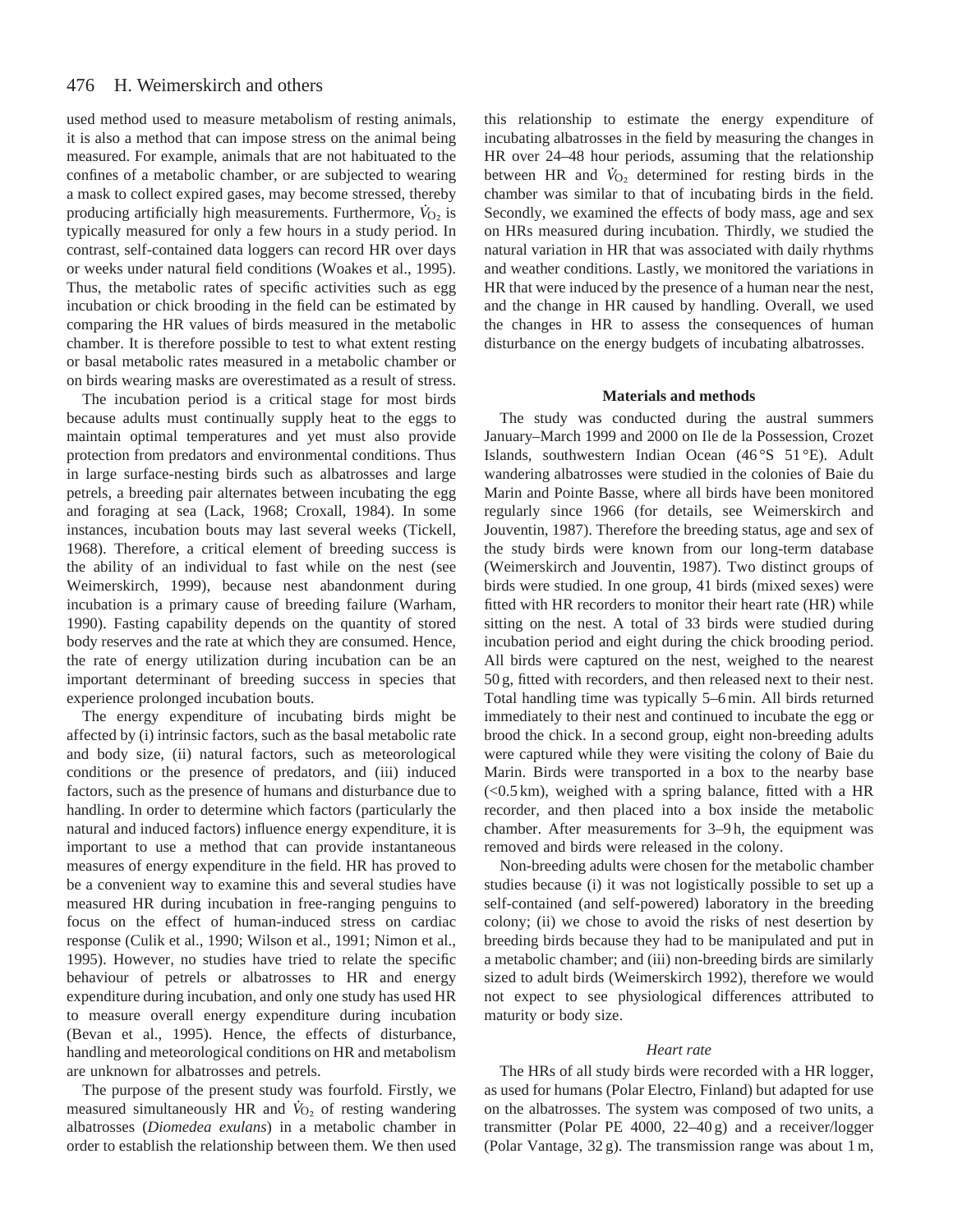so the logger was placed in the nest for incubating/brooding birds, or just outside the box but within the metabolic chamber for the laboratory studies. The transmitter was supplied with two 25-gauge wires (150 mm length) to which a gold-plated safety pin electrode was attached at each terminal end. The transmitter was composed of a heart-rate processor that filters electronic signals received by the electrodes to distinguish heartbeats from other electrical activity (e.g. muscle noise). Signals are then amplified and transmitted to the receiver/logger. Similar transmitting modules are integrated in Wildlife Computer (Redmond, WA, USA) HTR logger systems and have been tested and used successfully on marine mammals (Hindell and Lea, 1998). Nevertheless, the reliability and accuracy of the output from these loggers was tested in separate trials on greylag geese (*Anser anser*). Geese were fitted simultaneously with a Polar logger and electrical leads from a Duograph Racia (Bouscat, France) that recorded electrocardiogram (ECG) signals. The HRs derived from the Duograph were similar to measurements obtained by the Polar loggers. The maximum resolution of the Polar loggers was  $240$  beats min<sup>-1</sup>; however, measurements from the Duograph indicated that HRs greater than  $240$  beats min<sup>-1</sup> measured by the Polar units were exactly half of those recorded by the Duograph. Although HRs rarely exceeded 200 beats min–1 in resting or incubating wandering albatrosses, we were easily able to derive from the continuous recordings the few values that were higher than 240 beats  $min^{-1}$ .

The HR transmitters were attached in the middle of the birds' back with adhesive tape (medical grade) wrapped around several layers of feathers, and electrodes were placed dorsally, under the skin, at a distance of about 250 mm apart. Prior to insertion of the electrodes, two  $1-2 \text{ cm}^2$  patches were cleared of all feathers to expose bare skin. Aseptic techniques were used to cleanse the area of electrode insertion and a topical antibiotic ointment was administered to the insertion points upon removal of the electrodes. Given the ease of attachment and quick recovery during attachment and removal of the units, these loggers offer a significant advantage over those that are surgically implanted (Bevan et al., 1994, 1995b) for short- and medium-term deployments.

According to the type of experiment conducted, loggers were programmed to record the average HR over intervals of 5 s in birds in the metabolic chamber and in the stress experiments, or over 60s intervals for longer-term deployments on incubating birds. The lowest average of these HR measurements over a 1 h period was then considered to be the basal HR of an individual. Incubating or brooding birds wore the HR loggers for periods of 24–36 h.

## *Energy expenditure*

Energy expenditure was measured by indirect calorimetry using an open-circuit system. After capture, birds were weighed and placed in a 180 l metabolic chamber. The chamber was placed in a thermostatic box (Secasi, Secasi Technologies, Pessac, France) and connected to a vacuum pump, which pulled air through the chamber at a rate of  $45-481$  min<sup>-1</sup>. A

subsample of the exhaust air from the chamber was drawn continuously through columns of Drierite to trap moisture. Oxygen content was then measured by a Servomex O2 Analyser before the air was finally drawn into an Uros 2 Hartman Braun infrared analyser to measure  $CO<sub>2</sub>$  content. There was a delay in the system of approximately 50 s between the time of a breath and a deflection in oxygen and  $CO<sub>2</sub>$ concentrations measured by the analysers. The fractional oxygen concentration of sampled air was averaged every 20 s and stored on a computer. Labtech Notebook 5.1.3 software (Labtech, Andover MA, USA) was used to convert changes in . fractional oxygen concentration to values of  $\dot{V}_{O_2}$  in mlmin<sup>-1</sup> using the methods of Depocas and Hart (1957). The entire system was calibrated using the  $N_2$ -dilution method (Fedak et al., 1981) and all gas measurements were corrected to STPD. .  $\dot{V}_{\text{O}_2}$  (ml min<sup>-1</sup>) was converted to units of energy expenditure assuming  $11 O_2$  was equivalent to  $20.112 kJ$  (Bevan et al., 1995b).

Birds were allowed to settle in the chamber for at least 1 h before the start of a trial to reach a thermal equilibrium with the chamber air. The temperature inside the chamber was maintained at  $8-10^{\circ}$ C, which was equivalent to the outside air temperature. Simultaneous measurements of  $\dot{V}_{O_2}$  and HR were collected from eight birds during local daylight hours, for . periods lasting 3–9h. Steady state measurements of  $\dot{V}_{O_2}$  were recorded when gas concentrations within the metabolic chamber had stabilised for at least 30 min. Concomitantly, HRs . were averaged over the corresponding periods of stable  $\dot{V}_{O_2}$ after allowing for the 50 s time lag. Only recordings exhibiting a steady state for at least 50 s were used to maximise the range of HR values, to allow us to accurately synchronise HR and . *V*<sup>O</sup><sub>2</sub> measurements. Because stress can affect general circulation patterns, HR and  $\dot{V}_{\text{O}_2}$ , we assumed that oxygen extraction ( $Ca_{O_2}$ – $Cu_{O_2}$ ) and *Vs* remained constant during all calibration trials. Hence, increases in HR from stress would . result from increases in  $\dot{V}_{\text{O}_2}$ .

Because all eight birds were adults, measured under ambient conditions (Crozet air temperature during this time period was 9.8 $\pm$ 3.8 °C, mean  $\pm$  s.D.), in a resting wakeful state, we considered the lowest measurements of  $\dot{V}_{O_2}$  averaged over a continuous period of 50 s to be basal levels. Although a post absorptive state is also a conditional requirement for measurements of basal metabolic rate (BMR), we were unable to confirm the digestive state of the experimental birds. However, our past experience with non-breeding adults suggests that they consume no food while attending the breeding colonies, therefore, their stomachs should have been empty like those of breeding adults returning from sea after a foraging trip during the incubation period (H. Weimerskirch, unpublished observation).

## *Ambient field conditions and human disturbance experiments*

In 1999, field conditions were monitored with a weather station (Weather Monitor II, Davis Instruments, Hayward CA, USA) that recorded the ambient air temperature and wind direction, speed and wind-chill (calculated to correct for the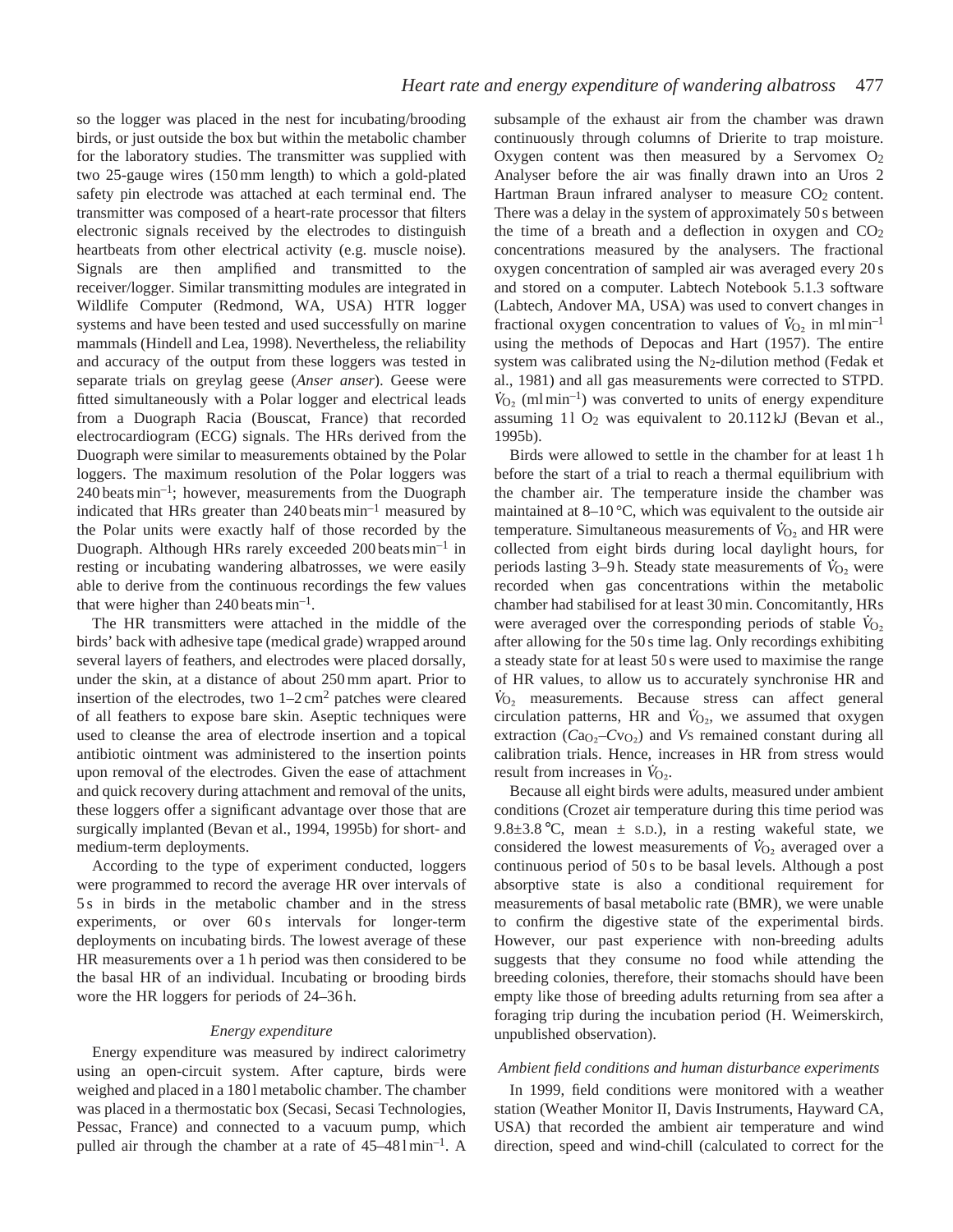| <b>Bird</b><br>number | <b>Sex</b> | Mass<br>(kg) | Basal $V_{\text{O}}$ ,<br>$\text{(ml min}^{-1})$ | <b>Basal HR</b><br>(beats $min^{-1}$ ) | Regression equation and statistics |          |       |       |                  |
|-----------------------|------------|--------------|--------------------------------------------------|----------------------------------------|------------------------------------|----------|-------|-------|------------------|
|                       |            |              |                                                  |                                        | $\boldsymbol{N}$                   | a        | b     | $r^2$ | $\boldsymbol{P}$ |
| 62                    | F          | 7.75         | 73                                               | 120                                    | 34                                 | 2.909    | 0.054 | 0.577 | < 0.001          |
| 52                    | F          | 8.70         | 69                                               | 83                                     | 19                                 | $-0.007$ | 0.094 | 0.840 | < 0.001          |
| 74                    | F          | 9.10         | 59                                               | 99                                     |                                    |          |       |       |                  |
| 92                    | M          | 9.70         | 51                                               | 82                                     | 37                                 | 0.790    | 0.067 | 0.354 | < 0.001          |
| 22                    | M          | 9.05         | 38                                               | 89                                     | 12                                 | $-5.848$ | 0.122 | 0.520 | < 0.001          |
| 42                    | M          | 10.00        | 42                                               | 85                                     | 25                                 | $-0.406$ | 0.064 | 0.805 | < 0.001          |
| All                   | F          | 8.50         | 67                                               | 101                                    | 53                                 | 4.996    | 0.042 | 0.436 | < 0.001          |
| All                   | М          | 9.60         | 44                                               | 85                                     | 104                                | 1.315    | 0.055 | 0.354 | < 0.001          |

Table 1. Basal values of oxygen consumption  $(\dot{V}_{O_2})$ and heart rate (HR) and the intercept (a) and slope (b) of linear regression in *wandering albatrosses resting in a metabolic chamber*

effect of wind speed on temperature) (ADT, 1999) at the study colony of Pointe Basse where incubating birds were fitted with HR recorders.

In order to assess the effects of human disturbance on nesting wandering albatrosses, we used the changes in HR as a proxy for induced stress. In these trials, birds were selected from a sub-colony at Pointe Basse that do not normally encounter human interaction except for brief band controls once or twice a breeding season. Hence, these birds were unaccustomed to a regular human presence in the colony. Furthermore, the density of nests in this sub-colony is very low compared to the other study colonies, therefore, these birds experience little interaction with conspecifics.

Three types of manipulations were conducted. Firstly, we measured the time required for HR to return to basal levels after birds were fitted with the HR loggers. Secondly, we measured the changes in HR associated with the presence of a human at measured distances from the bird on its nest. This involved observing a bird from a distance out of view with a chronometer that was synchronized with the HR logger worn by the study bird. Then, a second observer approached the bird at timed intervals following a straight-line trajectory towards the nest. The hidden observer noted the behaviour of the bird, and the time and distances between the nest and the second observer. The time at which the bird first detected the second observer's presence, as well as the distance to the nest, were noted. The second observer continued to approach the bird to a distance of 1 m, and then moved away from the nest until no longer visible by the bird. A third manipulation was conducted like the second, except that upon final approach, the bird was captured by its beak and the metal identification band around its tarsus was read. This band control lasted approximately  $10-20$  s.

Each bird served as its own control. Thus, after being equipped with HR loggers, birds were not visited again for another 6–12 h in order to collect baseline data. Furthermore, these birds were only visited during an experimental trial; therefore, during the majority of the measurement period, birds experienced natural conditions with possible interactions with conspecifics or predators like skuas. All three manipulations were conducted on each study bird, and given the low frequency and short duration of each encounter, we examined whether birds would exhibit the same intensity of change in HR between experimental manipulations.

## *Analysis*

The data were analysed using SYSTAT 8.0 (Wilkinson, 1998). When several measurements for the same bird were obtained, data were averaged to avoid problems with pseudoreplication. Unless otherwise stated, values presented in the text and in the table are means  $\pm$  1 s.D.

## **Results**

#### *Relationship between energy expenditure and heart rate*

Of the eight study birds placed in the metabolic chamber, BMR was obtained for only three males and three females (Table 1) because the steady state condition was not reached . in the other two birds.  $\dot{V}_{\text{O}_2}$  was significantly higher for females than for males, in both absolute and mass-specific terms (Mann–Whitney test, *U*=9.0, *P*=0.05). The average BMR was  $7.95 \pm 1.48$  ml  $O_2$  kg<sup>-1</sup> min<sup>-1</sup> (or 230 kJ kg<sup>-1</sup> day<sup>-1</sup>) for females and  $4.75\pm0.53$  ml O<sub>2</sub> kg<sup>-1</sup> min<sup>-1</sup> (or  $138$  kJ kg<sup>-1</sup> day<sup>-1</sup>) for males, or  $6.35\pm2.05$  ml O<sub>2</sub> kg<sup>-1</sup> min<sup>-1</sup> (or  $184$  kJ kg<sup>-1</sup> day<sup>-1</sup>) for both sexes combined. In contrast to BMR, basal HRs of birds in the metabolic chamber were not significantly different between males and females (Table 1, Mann–Whitney test, *U*=7.0, *P*=0.275).

The relationship between  $V_{O_2}$  and HR was obtained for five out of eight individuals. In all cases,  $\dot{V}_{O_2}$  was significantly correlated with HR (Table 1, Fig. 1) and the slopes of the individual linear regressions were not significantly different (ANCOVA,  $F_{4,117}=1.1$ ,  $P=0.131$ ); however, the intercepts were (*F*4,121=39.9, *P<*0.001). In this situation, it is statistically acceptable to use the slope from the pooled data and the mean intercept to predict  $V_{O_2}$  from HR (Bevan et al., 1994). Thus, the equation for all the data pooled is  $V_{\text{O}_2} = 0.074 \times HR + 0.019$  $(r^2=0.567, P<0.001)$ , where  $\bar{V}_{\text{O}_2}$  is in ml kg<sup>-1</sup> min<sup>-1</sup> and HR is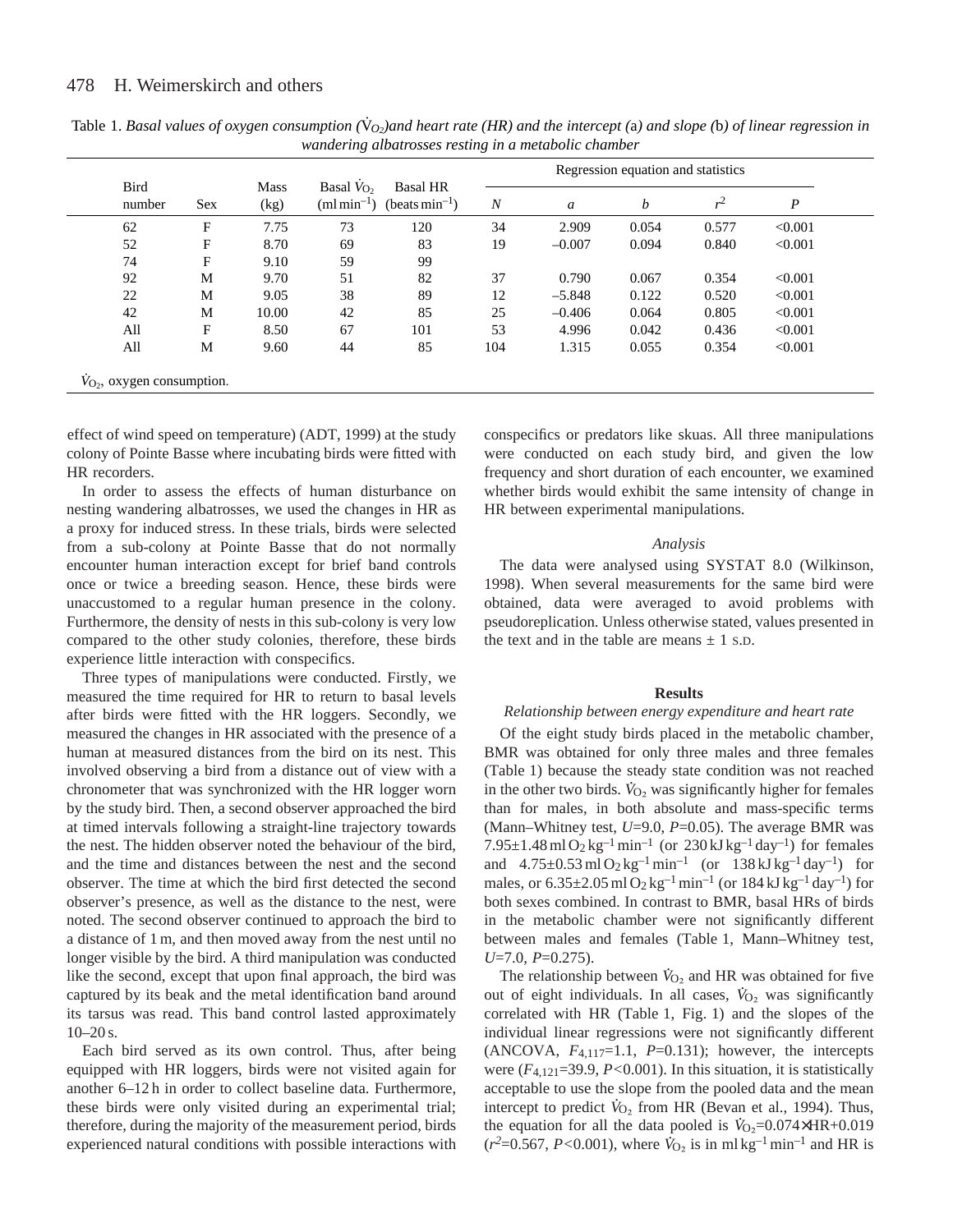

Fig. 1. The functional relationship between heart rate (HR) and oxygen . consumption  $(\dot{V}_{O_2})$  of five wandering albatrosses resting in a metabolic chamber. Black symbols represent data for two females and white symbols represent data for three males. Similarly, dashed regression lines indicate relationships for females and solid lines indicate relationships for males. For regression equations, see Table 1.

in beats min–1. When considering the sexes separately, again there was no significant difference in the slopes (ANCOVA;  $F_{1,123}=1.4$ ,  $P=0.238$ ) but the intercepts were highly significantly different (*F*1,124=74.2, *P<*0.001).

## *Basal and average heart rate levels*

Fig. 2 shows an example of a recording of HR over a period of 32 h from an incubating female wandering albatross. Excluding the first 3 h that correspond to the recovery after initial handling, there were peaks in HR that occurred at various intervals throughout the record (Fig. 2). Overall, the basal HR of incubating birds averaged  $56.9 \pm 11.4$  beats min<sup>-1</sup>  $(N=33, \text{ range } 40.0-83.5 \text{ beats min}^{-1}),$  which corresponded to an energy expenditure of  $85.4$  J kg<sup>-1</sup> min<sup>-1</sup>. Basal HRs were similar for males and females  $(F_{1,32}=0.959, P=0.334)$ . Furthermore, basal HRs were significantly related to the mass of each individual (Fig. 3). The basal HR of all incubating birds was significantly lower than the basal HR of birds in the metabolic chamber (93.0±14.6; *t*=6.92, d.f.=38, *P<*0.001).

The daily average HR (measured over 24h) for an incubating bird was  $68.1 \pm 12.0$  beats min<sup>-1</sup> (range  $48.7-93.5$  beats min<sup>-1</sup>), which was not significantly different between the sexes  $(F_{1,22}=0.184, P=0.672)$ . This HR would be equivalent an energy expenditure of  $147 \text{ kJ kg}^{-1}$  day<sup>-1</sup>. The ratio between daily average and basal HR was 1.21±0.06 and the two variables were highly significantly correlated (*r*=0.95,  $N=24$ ,  $P\ll0.001$ ). In addition, the residuals of the regression between basal and average HR were positively correlated to the mass of the individuals  $(r=0.550, N=19, P=0.015)$ , indicating that heavier individuals had higher average HRs than the value predicted by their basal HR. Lastly, there was no influence of age of the individuals on basal or average HR, nor on the residuals of the regression between basal and average HR (*P>*0.1).

## *Brooding period*

During the brooding period, the HRs of adults showed regular peaks of longer durations compared to the peaks in HR observed during incubation. The basal HR was  $57.0\pm14.0$  beats  $\min^{-1}$  (*N*=8), which was similar to the basal HR of incubating birds (*t*=0.01, d.f.=40, *P*=0.997). However, the daily average HR during the brooding period was  $72.6 \pm 17.7$  beats min<sup>-1</sup> and the ratio between basal and daily average HR was 1.33±0.08, which was significantly higher than that for the incubation period ( $t=3.88$ , d.f.=28,  $P=0.001$ ). The daily average HR for brooding birds would be equivalent to an energy expenditure of  $157 \text{ kJ kg}^{-1}$  day<sup>-1</sup>.

## *Natural variation of heart rates during incubation*

Because basal HRs varied extensively between individuals (CV=20.3 %), we used relative values to study the influence of various natural factors on HR. For each individual, values were expressed as a percentage of basal values. Relative HRs varied significantly throughout the day  $(F_{23,351}=1.72, P=0.022;$ Fig. 4). The differences between periods of the day were mainly attributed to the high mean HR values between 08:00 and 13:00 local time (Fig. 4).

There was no effect of air temperature, precipitation or wind speed on relative HR. However, when considering wind-chill for temperatures below  $0^{\circ}$ C, relative HR significantly



Fig. 2. Changes in heart rate (HR) over an incubation bout (32 h) of a female wandering albatross. The decrease during the first 3h corresponds to the recovery period after handling, which was necessary in order to attach the HR logger onto the bird. Black boxes indicate periods of night time.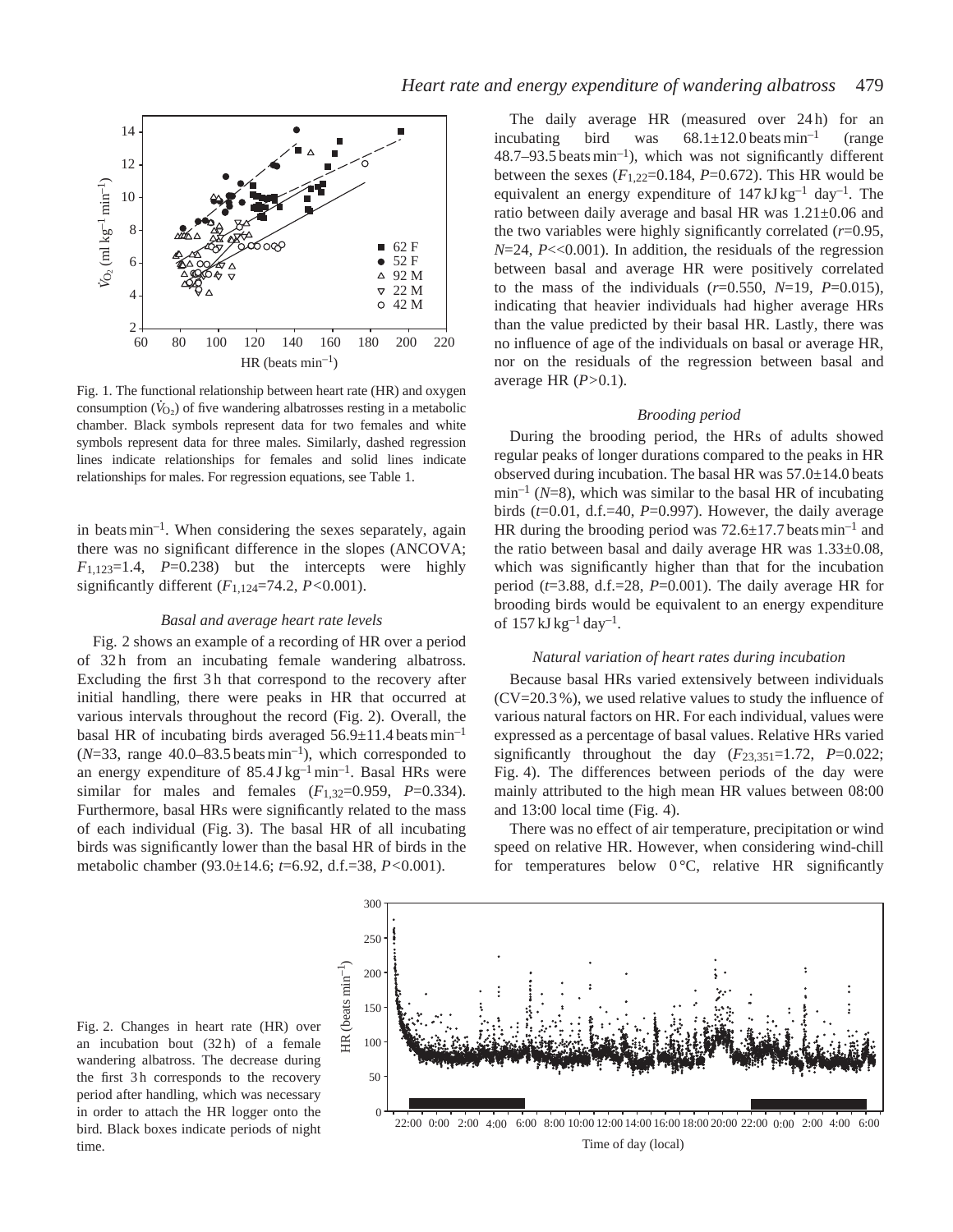

Fig. 3. The relationship between basal heart rate (HR) and body mass of male and female wandering albatrosses (white symbols are males, *y*=8.122*x*–30.8,  $r^2$ =0.441,  $P$ =0.007; and black symbols are females, *y*=8.75*x*–16.1, *r*2=0.236, *P=*0.090).

increased as wind-chill decreased (*r*=0.634, *N*=44, *P<*0.001; Fig. 5). Conversely, there was no effect of wind-chill on relative HR for temperatures above  $0^{\circ}$ C ( $r=0.017$ ,  $N=323$ , *P*=0.762).

### *Changes in heart rates induced by human disturbance*

Human presence in the vicinity of the incubating bird appeared to induce an increase in HR as soon as the bird detected the observer. This result was the same for males and females (Fig. 6). The mean HR of incubating birds continued to increase as the observer approached with males exhibiting a higher relative HR average compared to females when the observer was within 50 m from the nest (Fig. 6). However, when birds were captured by the beak for a band control, HR of both sexes peaked at similar values (Fig. 6). Interestingly, the mean recovery HR values immediately following a band control showed significant sex differences. The HR decreased fairly rapidly within the first 3–7 min after release, but the recovery for males was more rapid than for females (Fig. 6). Basal HR was subsequently attained within 9 min for males and 12 min for females (Fig. 6).

When birds were released after being fitted with HR recorders, HR values were 4.3-fold higher than the basal HR  $(366\pm116\%$  of basal rate). This value was significantly lower than when birds were handled for a band control (434±89 % of basal rate, *t*=2.15, *N*=14, *P*=0.037). On average, 120 min was required for HR to return to basal levels (Fig. 2). Initially, males appeared to recover faster (Fig. 7), but this difference was only significant within 20–30 min of release. Beyond that, there were no significant sex differences for recovery to basal levels (*F*1,31=1.65, *P*=0.208).

For eight individuals a second band control was carried out 5–18 h later to examine whether birds would react as strongly (i.e. show a similar change in HR) to a second band control. In all of the second trials, there was no difference in relative HR between the two sessions when (i) the visitor was

first detected (paired *t*-test,  $t=-1.08$ ,  $P=0.329$ ), (ii) when the visitor was at less 20 m from the nest (paired *t*-test, *t*=–0.341, *P*=0.738) or (iii) when the bird was captured for band control (paired *t*-test, *t*=0.278, *P*=0.807).

## **Discussion**

## *Evaluation of BMR and the cost of incubation*

The combined mean minimum energy expenditure of wandering albatrosses resting in the metabolic chamber (184 kJ  $kg^{-1}$  day<sup>-1</sup>) was lower than the results obtained by Brown and Adams (1984) (216 kJ kg<sup>-1</sup> day<sup>-1</sup>) for the same species under similar conditions. Both of these estimates for BMR are lower than values obtained for incubating wandering albatrosses measured with respirometry techniques. Brown and Adams (1984) measured  $\hat{V}_{O_2}$  of five female wandering albatrosses that were incubating an egg and determined that the cost of incubation was approximately 1.4-fold higher than their measured BMR (305 kJ kg<sup>-1</sup> day<sup>-1</sup>). Using our revised estimate of BMR, the cost of incubation would be 1.7-fold greater. However, we believe that the previous estimates of incubation cost, and both BMR measurements, are overestimated because the basal HRs of incubating birds in the present study were 1.5 fold (males) to 1.8-fold (females) lower than HRs of birds resting in the metabolic chamber. These HRs correspond to a basal energy expenditure of  $123 \text{ kJ kg}^{-1}$  day<sup>-1</sup> for incubating wandering albatrosses, which is a value nearly 2.5-fold lower than the previous cost of incubation estimated by Brown and Adams (1984).

Even though the HR of incubating birds varied throughout the day (Fig. 2), and also with the presence of humans and handling (Figs 6, 7), HRs returned to near basal levels within 2–3 h, unlike the birds resting in the metabolic chamber, where relatively high HRs were maintained. This suggests that birds resting in the metabolic chamber were stressed, resulting in artificially high BMR measurements. Moreover, considering that birds in the



Fig. 4. Changes in relative heart rates (HR) throughout the day of incubating wandering albatrosses. Values are means  $\pm$  1 s.D. Black boxes indicate periods of night-time.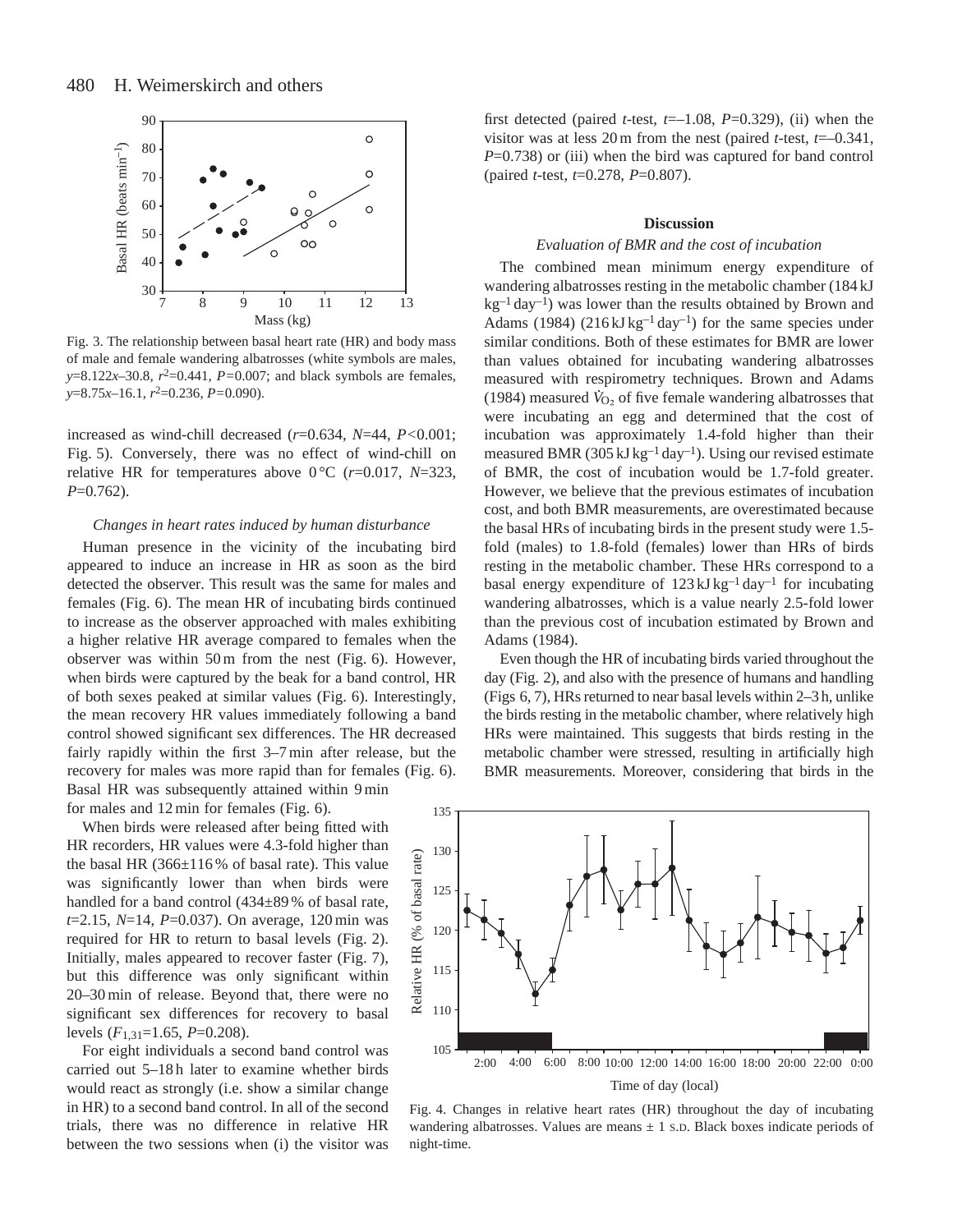

Fig. 5. The change in relative heart rate (HR) as a function of windchill (<0 °C) in incubating wandering albatrosses.

chamber were stressed, we believe that birds equipped with a mask, such as those studied by Brown and Adams (1984) to measure the cost of incubation, would also be stressed. It was even suggested that their birds fitted with a mask over the bill appeared agitated, especially males, which would lead to artificially high estimates of energy expenditure for incubating wandering albatrosses, and mean that they were not able to measure the cost of incubation for male wandering albatrosses.

Using the average HR of an incubating bird measured over a 24 h period, we estimate that the daily cost of incubation for wandering albatrosses is  $147 \text{ kJ kg}^{-1} \text{ day}^{-1}$ . This revised estimate is derived from the relationship between HR and  $\dot{V}_{\text{O}_2}$ , assuming the relationship remains linear over the range of HRs measured during incubation. In a separate study that used doubly labelled water, Shaffer et al. (2001) determined the field metabolic rate of incubating wandering albatrosses to be  $169 \text{ kJ kg}^{-1}$  day<sup>-1</sup>, which was close and not statistically different from our estimate using HR. Thus, two separate methods provided similar results, suggesting that incubation costs for wandering albatrosses are substantially

lower than the previous estimates determined by Brown and Adams (1984) and Croxall and Ricketts (1983). In the study by Croxall and Ricketts, the cost of incubation was estimated by measuring the rate of loss of body mass of incubating wandering albatrosses. It is well known that estimates of metabolism based on loss of body mass are subject to error because of the assumptions that have to be made about the metabolites oxidised for energy yield from mass loss (Groscolas and Clement, 1976; Brown and Adams, 1984; Groscolas et al., 1991).

Our results show that HR can be used to derive a significantly lower estimate of incubation cost compared to previous studies. However, the results were dependent on the calibration between HR and  $\dot{V}_{O_2}$  from birds that were resting in a metabolic chamber. Thus, it is important to consider the potential source of error that this may have caused in our estimates of metabolic cost for incubating birds. The slopes of the regressions between HR

and  $\dot{V}_{\text{O}_2}$  for all five individuals that were measured in the chamber were not significantly different from each other despite variations in body mass and sex (see Results, Table 1). There was, however, considerable variation (CV approx. 700 %) between the intercepts of the regressions for each bird. Thus, in the absence of data on incubating birds in the field, we have to assume that the greatest potential source of error in our estimate using the equation for the relationship between  $HR$  (beats min<sup>-1</sup>) and  $V_{\text{O}_2}$  (ml kg<sup>-1</sup> min<sup>-1</sup>) for all birds combined, would be the assumption of a common intercept. Therefore, we modelled the . sensitivity of a change in predicted  $V_{\text{O}_2}$  by modifying the intercept of the equation ( $V_{\text{O}_2}$ =0.074×HR+0.019) while keeping the slope constant. Because the intercept of the equation essentially goes through the origin (and is therefore very small), a large change in the intercept (as large as  $\pm 1000\%$ ) only has a minor impact on predicted  $V_{O_2}$  (±3.3% of original value). Consequently, the equation we derived from our calibration appears to be robust enough to account for some variation between individuals, giving us confidence in the predicted metabolic rate of incubating birds in the field. Furthermore, our estimate of daily energy expenditure of an incubating bird (see above) was similar to estimates determined by a different technique in another study (Shaffer et al., 2001).

## *Factors affecting basal and average heart rates and energy expenditure*

The relationship between HR and  $\dot{V}_{\text{O}_2}$  was highly significant (Table 1) and the regression for both sexes combined passed through the origin. Nonetheless, when males and females were analysed separately, the intercepts for each equation differed but the slopes were similar. The difference between intercepts of each regression could reflect intrinsic differences between the sexes (e.g. body size). Alternatively, the difference could be attributed to the fact that females responded differently in



two sexes (*t*-test, *P<*0.05).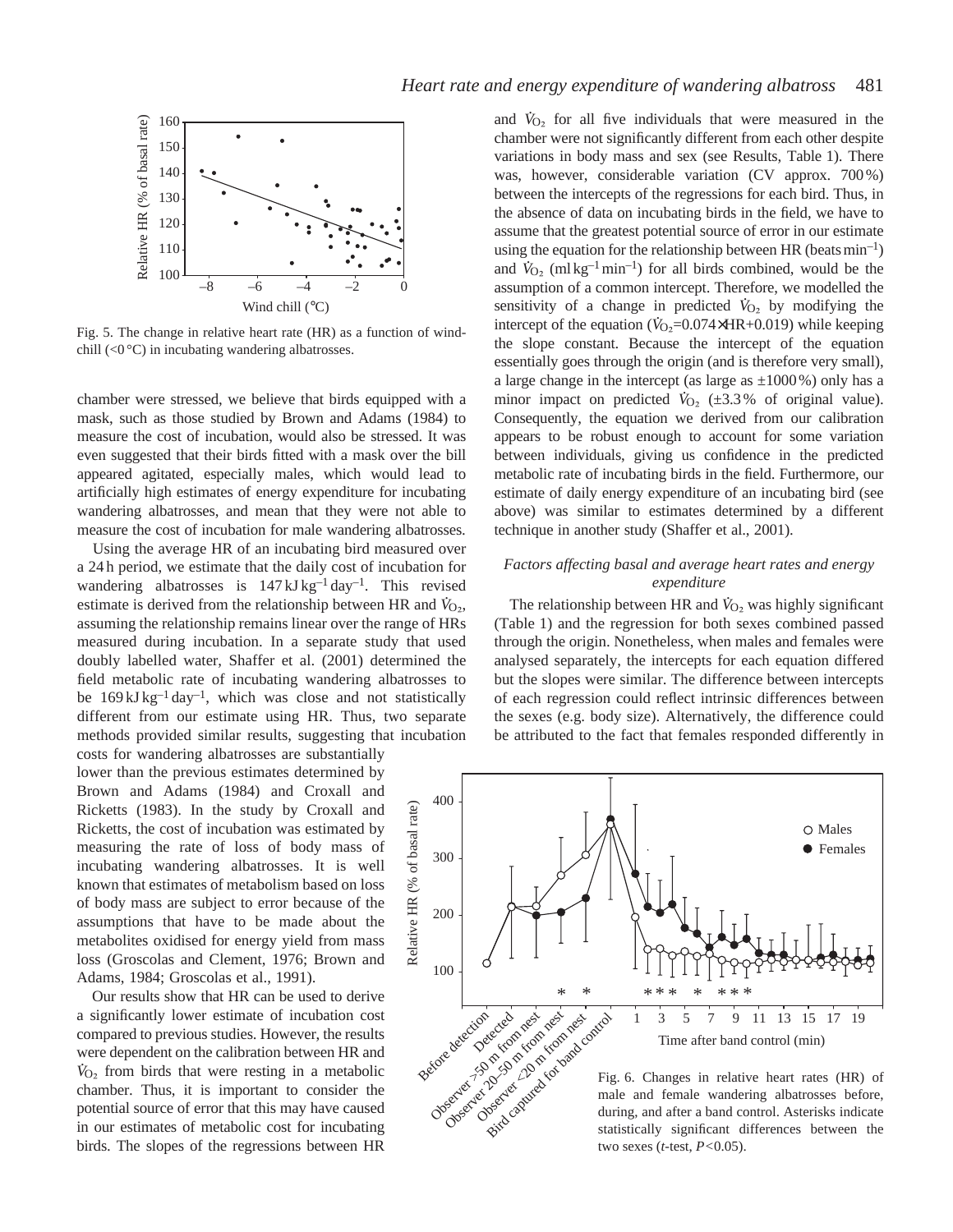

Fig. 7. Changes in relative heart rate (HR) of male and female wandering albatrosses after being equipped with HR loggers. The asterisk indicates a statistically significant difference between the two sexes (*t*-test, *P<*0.05).

the metabolic chamber. The resting HR and  $\dot{V}_{O_2}$  of females in the chamber was higher than those of males, suggesting that females were more stressed. Furthermore, females exhibited a similar trend in the field because they had higher HRs and longer recovery times following a band control or handling.

The basal HRs obtained during incubation reflect a low BMR for wandering albatrosses. In addition, basal values were not significantly different between males and females. However, basal HR positively correlated with the mass of the individual (Fig. 3). Similarly, Bech et al. (1999) showed that the BMR of kittiwakes increased with the body mass of individuals; hence, intraspecific mass seems to be an important factor affecting basal values of HR, and probably BMR. Basal HR also correlated with average HR of incubating birds because we found a significant relationship between the mass of an individual and the residuals of the regression between basal and average HR, emphasizing the importance of the mass of individuals in determining HR and therefore the energy expenditure of incubating birds.

## *Natural factors affecting heart rate*

When undisturbed by a human presence, incubating wandering albatrosses exhibited important variations in HR (e.g. Fig. 2). For example, field observations collected out of view from the incubating bird revealed that some changes in HR were associated with interactions with conspecifics, potential predators like skuas, or with activities such as wing beating, standing or preening. All these activities increased HR by approximately 20 % over basal levels. In addition, when parents were brooding their chick, energy expenditure was slightly higher, which was probably attributed to the greater frequency of postural changes associated with chick provisioning. The cost of heating the chick may also be greater than cost of heating the egg. Bevan et al. (1995) also observed slight increases in energy expenditure in brooding compared to incubating black-browed albatrosses.

In addition to the occurrence of short-term changes in HR,

there were significant daily variations in average HR (Fig. 4). At night, and especially during the second part of the night, average HR decreased to near basal levels (i.e. within 10%). This decrease in HR was probably related to the absence of interactions with conspecifics or predators. The reduction in activity and/or alertness probably allows birds to sleep uninterrupted for longer periods, thus accounting for the decrease in HR. Conversely, average HR increased to the average maximum during the initial morning hours. It is unclear why this occurs because activity in the colony is typically constant throughout the day for breeding birds (Weimerskirch and Lys, 2000), as opposed to peaks in activity for non-breeding birds in the early evening. Interestingly, the existence of diurnal variation in HR of wandering albatrosses contrasts with the absence of such variations in incubating Adélie penguins (Culik et al., 1989).

The HRs of incubating albatrosses did not exhibit a relationship with air temperature. However, incubating birds responded to decreasing wind-chill temperatures (combination of wind speed and temperature) by increasing HR (Fig. 5). This effect may be attributed to a disruption of the plumage by the wind, which could reduce the bird's thermal insulation. Given that HR increased over basal levels when wind chill was below 0 °C, we might expect the lower critical temperature of wandering albatrosses breeding on Crozet to occur at or around 0 °C. Crozet wandering albatrosses live in a mild climate compared to colder breeding sites such as South Georgia, where temperatures are often negative during the summer when birds are incubating eggs. Such differences probably result in higher costs of incubation at the colder sites.

# *Effects of human disturbance on heart rate and energy expenditure*

The results of the present study show that incubating wandering albatrosses exhibit a distinct physiological response when approached or handled. It was clear that HRs nearly doubled upon first detection of a human presence, and that further increases in HR of three- to fourfold over basal levels occurred when birds were handled (Fig. 6). If the relationship . between HR and  $\dot{V}_{O_2}$  scales linearly under conditions of stress, then the increase in HR before handling and the prolonged recovery period after handling could raise the energy expenditure of an incubating bird. Such an increase in energy expenditure is not negligible, especially if birds are handled multiple times and/or for prolonged periods. However, given that wandering albatrosses are large relative to most other sea birds, they have a wider margin of safety in the form of body reserves that could buffer them from the impact of increased energy expenditure caused by periodic stress. For smaller species, the stress of human disturbance could have a greater impact, because the safety margin of energy stores decreases with body size (Weimerskirch, 1999).

It is interesting to note that males and females responded differently to the presence of humans. Males appeared to increase their HR more rapidly than females, when approached by humans. In contrast, females required more time to recover to basal levels after a band control. Males